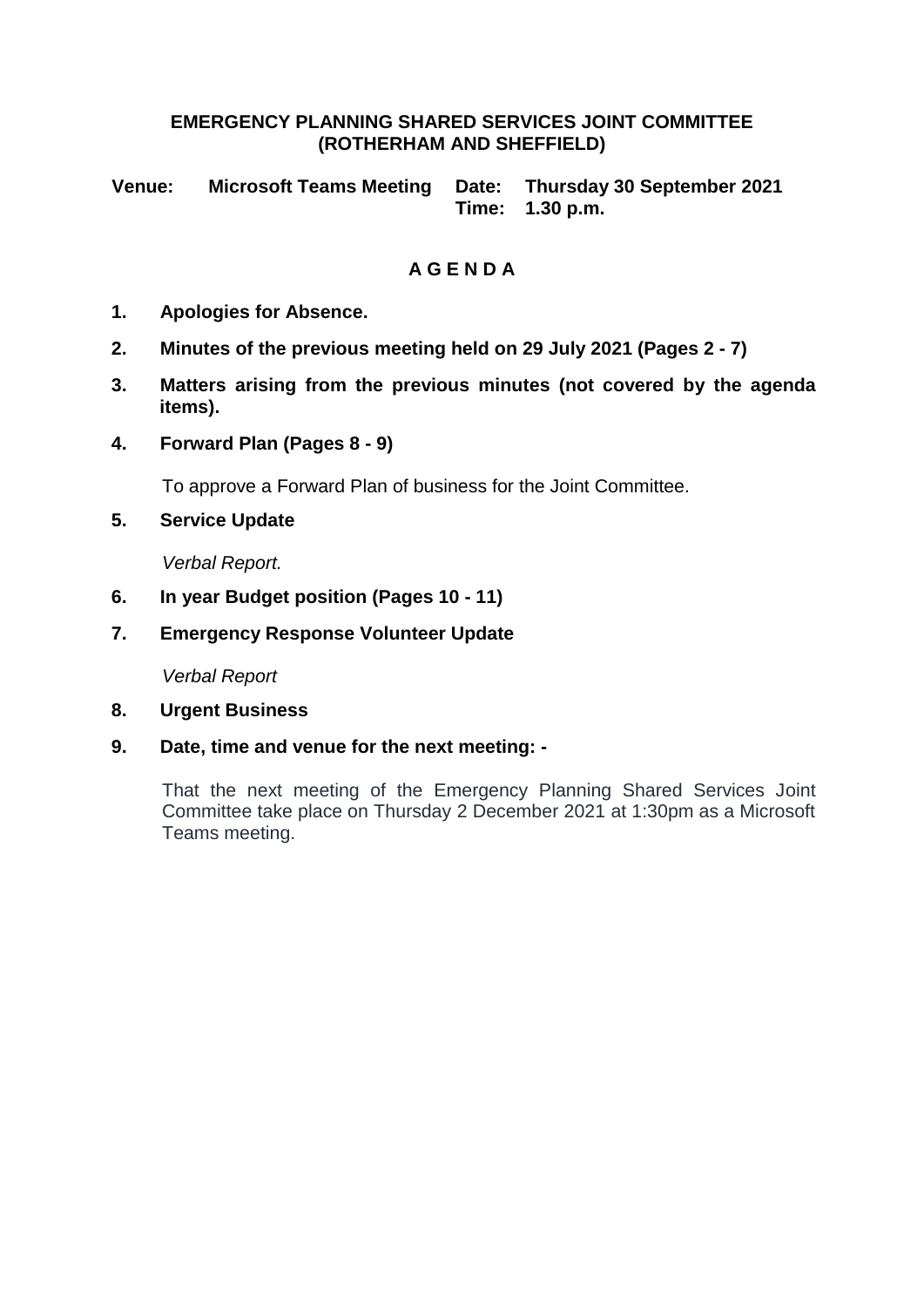## **EMERGENCY PLANNING SHARED SERVICES JOINT COMMITTEE (ROTHERHAM AND SHEFFIELD) Thursday 29 July 2021**

Present: - Councillor Alam (RMBC) (in the Chair); Councillor Chaplin (SCC), Councillor McDonald (SCC).

Sam Barstow (RMBC) Martin Elliott (RMBC) Richard Eyre (SCC) Clare Hanson (RMBC/SCC)

Apologies for absence: - Apologies were received from Councillor Johnson (SCC).

# **1. TO APPOINT A CHAIR FOR 2021/22**

It was noted that in accordance with the Terms of Reference for the Emergency Planning Shared Services Joint Committee that the Chair of the meeting should alternate between a Rotherham MBC member and a Sheffield CC member on an annual basis. During 2020/21 the Joint Committee had been chaired by Councillor Alam of Rotherham MBC.

Councillor McDonald advised that due to other commitments that she would be unable to chair all of the meetings during 2021/22. Members and officers discussed alternative solutions for the chairing of the meeting during 2021/22

# **Agreed: -**

- 1) That Councillor Alam of Rotherham MBC continue to chair meetings of the Emergency Planning Shared Services Joint Committee for the immediate future.
- 2) That officers look at possible options to the Emergency Planning Shared Services Joint Committee Terms of Reference to allow the Chair to be alternated or shared between Sheffield and Rotherham.

# **2. TO DETERMINE ANY ITEM WHICH THE CHAIRMAN IS OF THE OPINION SHOULD BE CONSIDERED LATER IN THE AGENDA AS A MATTER OF URGENCY.**

There were no urgent items.

#### **3. MINUTES OF THE PREVIOUS MEETING HELD ON 30 MARCH 2021**

#### **Agreed: -**

That the minutes of the previous meeting of the Emergency Planning Shared Services Joint Committee (Rotherham and Sheffield), held on 30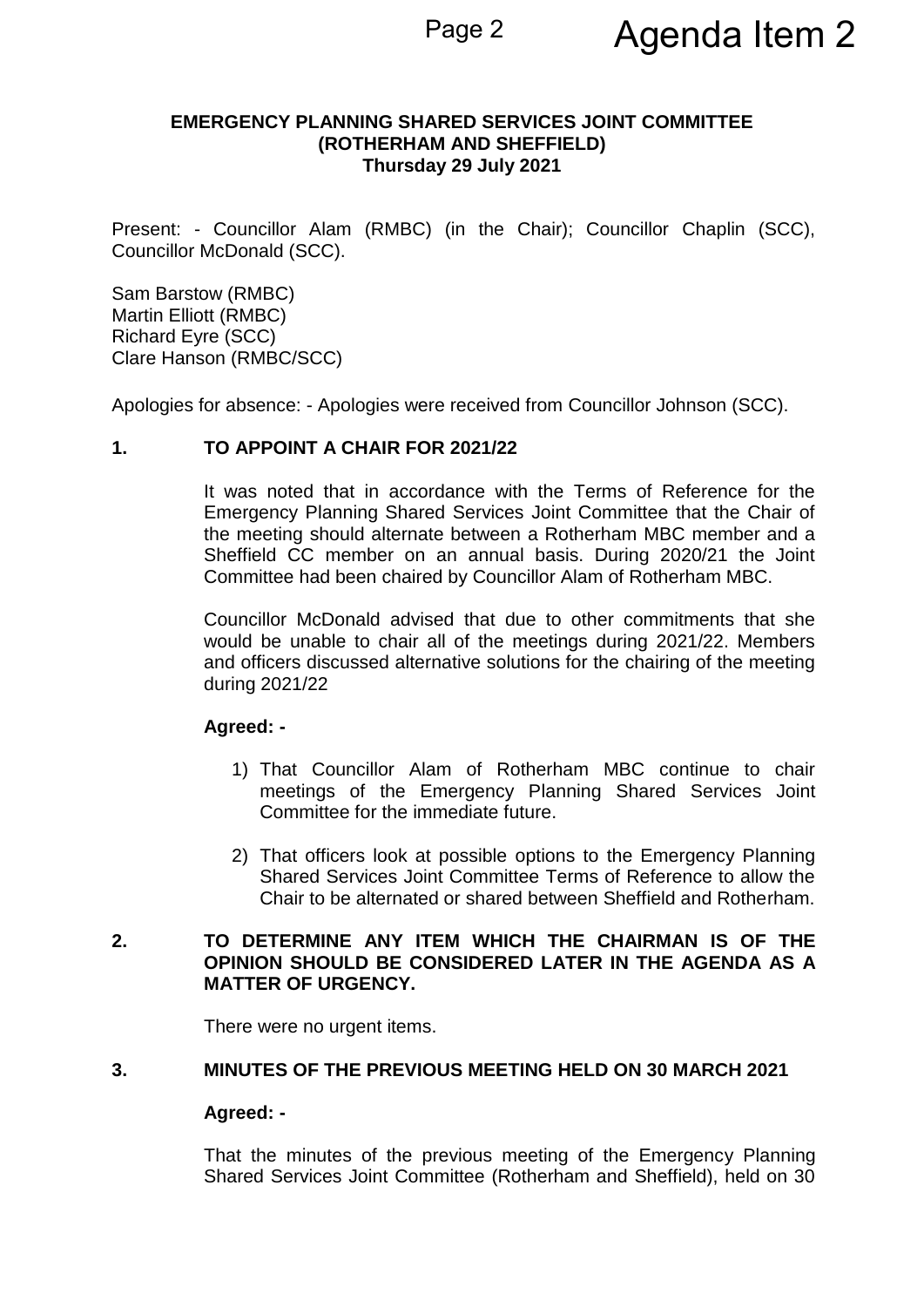March 2021 be approved as a correct record.

# **4. MATTERS ARISING FROM THE PREVIOUS MINUTES (NOT COVERED BY THE AGENDA ITEMS).**

Officers noted that since the last meeting that some training had been offered and that a broader training programme was being developed as part of the service plan.

Officers advised that the benchmarking activity had been completed and that options for the Shared Service were had been identfied and were being developed. It was noted that a further update would be brought to a future meeting of the Joint Committee.

# **5. REVISED JOINT COMMITTEE TERMS OF REFERENCE**

In accordance with the Terms of Reference for the Emergency Planning Shared Services Joint Committee that stated that the Terms of Reference should be reviewed biennially, a revised Terms of Reference was submitted for consideration. It was noted that there was only one proposed amendment in the Budget and Accounts section that was:

"To review and make recommendations of the annual revenue budget for the service for submission to the executives of the Councils."

Members and officers noted their support for the proposed amendment.

# **Agreed: -**

That the revised Terms of Reference for the Emergency Planning Shared Services Joint Committee be approved.

#### **6. FORWARD PLAN**

In accordance with the request from members made at the March 2021 meeting of the Joint Committee officers presented a Forward Plan of business for the Joint Committee for the municipal year 2021/22. The Plan had been based on the committee's Terms of Reference and the priorities for Shared Service.

# **Agreed: -**

- 1) That the Forward Plan be approved.
- 2) That am item on lessons learned from the response by the Shared Service to the pandemic be added to the Forward Plan.
- 3) That an item on national issues and national strategies with regard to Emergency Planning be added to the Forward Plan.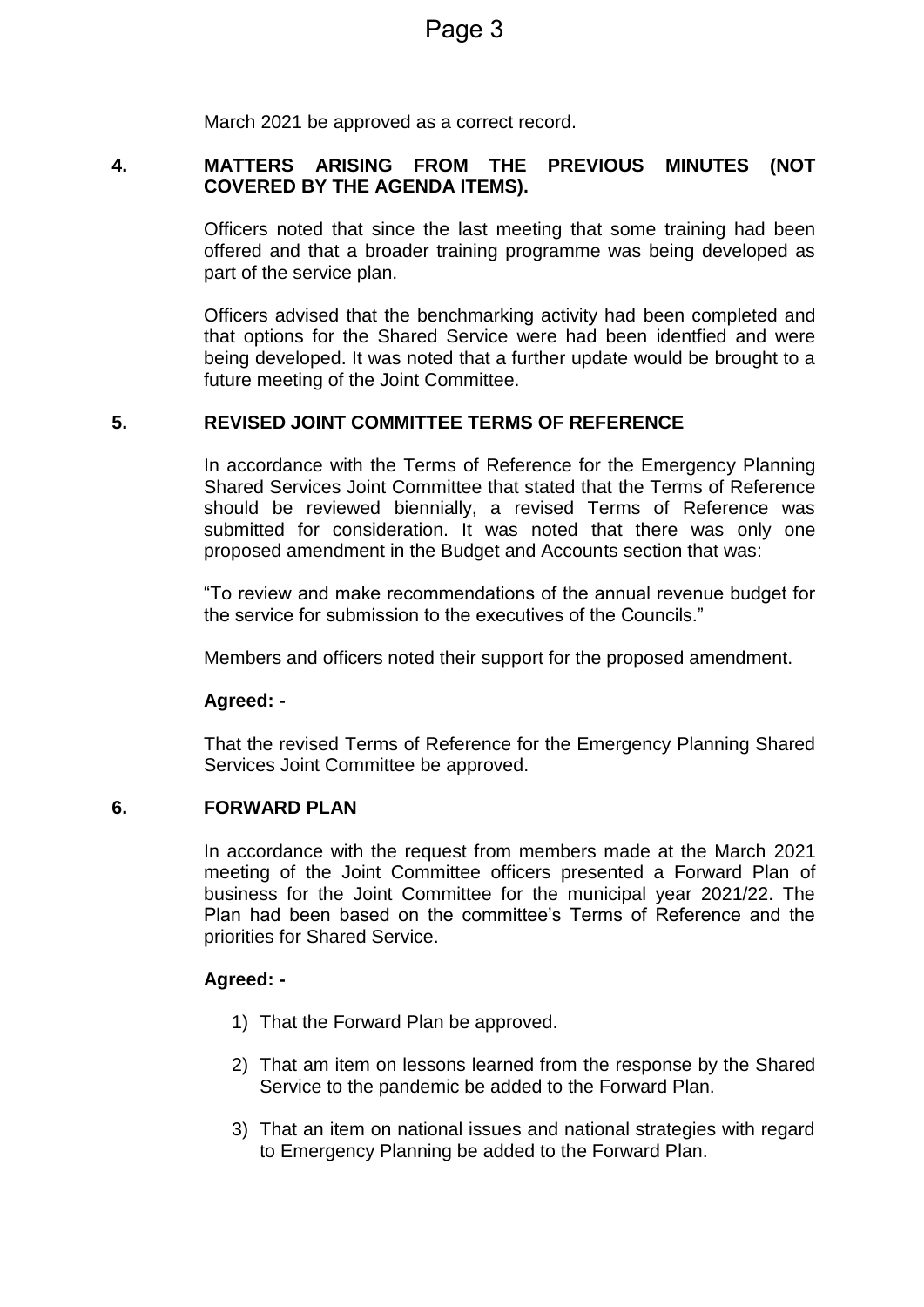4) That an item detailing issues related to and impacting on Emergency Planning across the wider South Yorkshire area be added to the Forward Plan.

# **7. 2020/21 BUDGET OUTTURN POSITION**

Members considered a report that had been submitted that detailed the 2020/21 Budget Outturn for the Emergency Planning Shared Service.

It was noted that the £85,000 underspend detailed in the report, and that had been reported at previous meetings of the Joint Committee related to 2019/20 and 2020/21. It was noted that it was proposed that the underspend would be rolled over to 2021/22. The Chair noted the unprecedented challenges that the pandemic had presented for the service and the related change of focus of activity that had resulted in the underspend occurring, and that as such he was supportive of the proposed rolling over of the underspend to the 2021/22 budget.

Members agreed that an ongoing surplus over a number of years was not a desirable situation but noted that a large proportion of previous underspends had be largely due to vacant posts that that had now been filled. Officers agreed that this was an area of concern and advised that proposals were being developed in order to address the underspend and to ensure a balanced budget in future years.

#### **Agreed: -**

- 1) That the report be noted.
- 2) That the proposal to roll the budget underspend from 2019/20 and 2020/21 into the 2021/22 budget be supported.

# **8. 2021/22 IN YEAR BUDGET POSITION**

In accordance with the Joint Committee's Terms of Reference, a report was submitted to provide members with an in-year budget position for the Emergency Planning Shared Service. A summary breakdown of the inyear budget position was attached as an appendix to the officer's report.

It was noted that:

- All posts within establishment had now filled.
- A team training needs analysis would be undertaken in line with revisions to service plan – therefore showing a balanced budget to this nominal until the outcome of this is known.
- Security clearance and vetting costs for all strategic commander (Borough Emergency Coordinator and Duty Chief Officer) had been previously agreed to be funded via the underspends. This was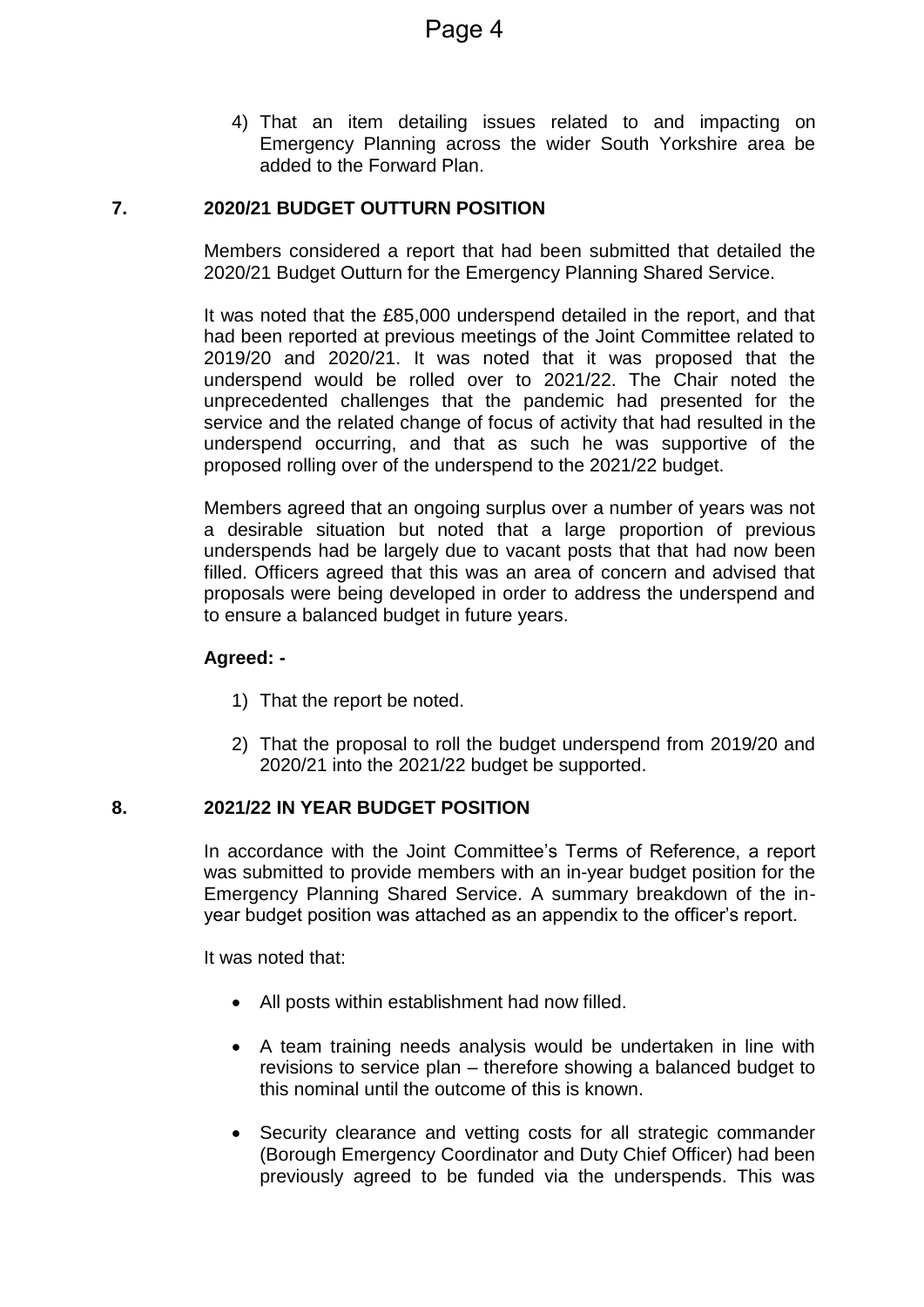currently being absorbed within the revenue budget.

**Agreed: -** That the report be noted.

# **9. SERVICE UPDATE**

Officers provided a verbal update on the Emergency Planning Shared Service on issues including:

- The work of Local Resilience Forum (LRF) partners regarding the Covid response and recovery.
- Activity surrounding the review of the multi-agency flood plan.
- LRF activity surrounding cyber-awareness and the planned exercise in October that would aid planning and preparedness for a potential cyber incident.
- Training activity across the LRF and partners

Members asked for further information on activity regarding risk management planning surrounding multiple and concurrent major incidents.

# **Agreed: -**

- 1) That the update be noted.
- 2) That an item on activity regarding risk management planning surrounding multiple and concurrent major incidents be added to the Forward Plan of the Joint Committee.

# **10. COMMUNITY ENGAGEMENT - UPDATE**

Officers provided a verbal update on Community Engagement activity with regard to the Emergency Planning Shared Service.

In introducing the update officers noted the importance of community resilience as the impact of incidents on communities could be significant. It was noted that the lack of resources for activity in developing and maintaining community resilience was a continuing challenge but was an area that had been highlighted for future activity and development.

With regard to community engagement regarding flooding, officers advised that more activity was needed across both Sheffield and Rotherham in order to maximise community resilience. Officers advised that work was being carried out in partnership with the Environment Agency and a training provider to deliver training in communities that would develop resilience in communities regarding major flooding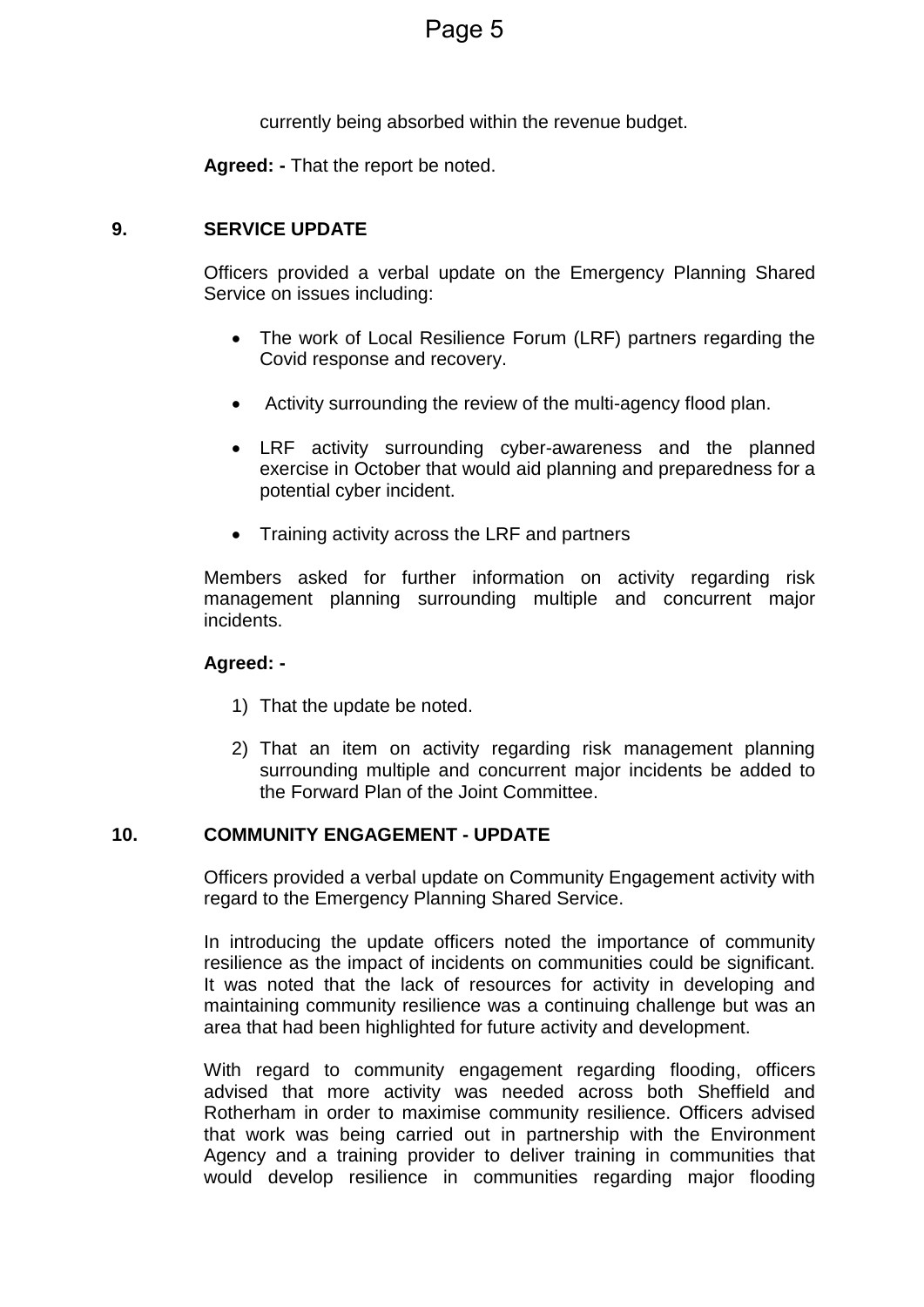incidents. Officers detailed the work that was being carried out regarding this activity.

Members welcomed the planned activity in communities and noted the importance that communications in the community on the issue were varied and not solely digitally based. Members requested that an update be brought to a future meeting of the Joint Committee regarding the rollout and implementation of this activity.

Officers advised that that many of the principles of the flood action plan and other related plans regarding flooding were transferable and could be used to in the response to other types of major incidents.

The Chair welcomed the proposals and requested that equalities considerations were taken into account when planning the training activity in order to prevent digital exclusion in communities.

# **Agreed: -**

- 1) That the update be noted.
- 2) That an item be added to the Forward Plan for alternate meetings to provide members with an update on community engagement activity.

# **11. DATE, TIME AND VENUE FOR THE NEXT MEETING: -**

**Agreed: -** That the next meeting of the Emergency Planning Shared Services Joint Committee take place on Thursday 9 September 2021 at 1:30pm as Microsoft Teams meeting.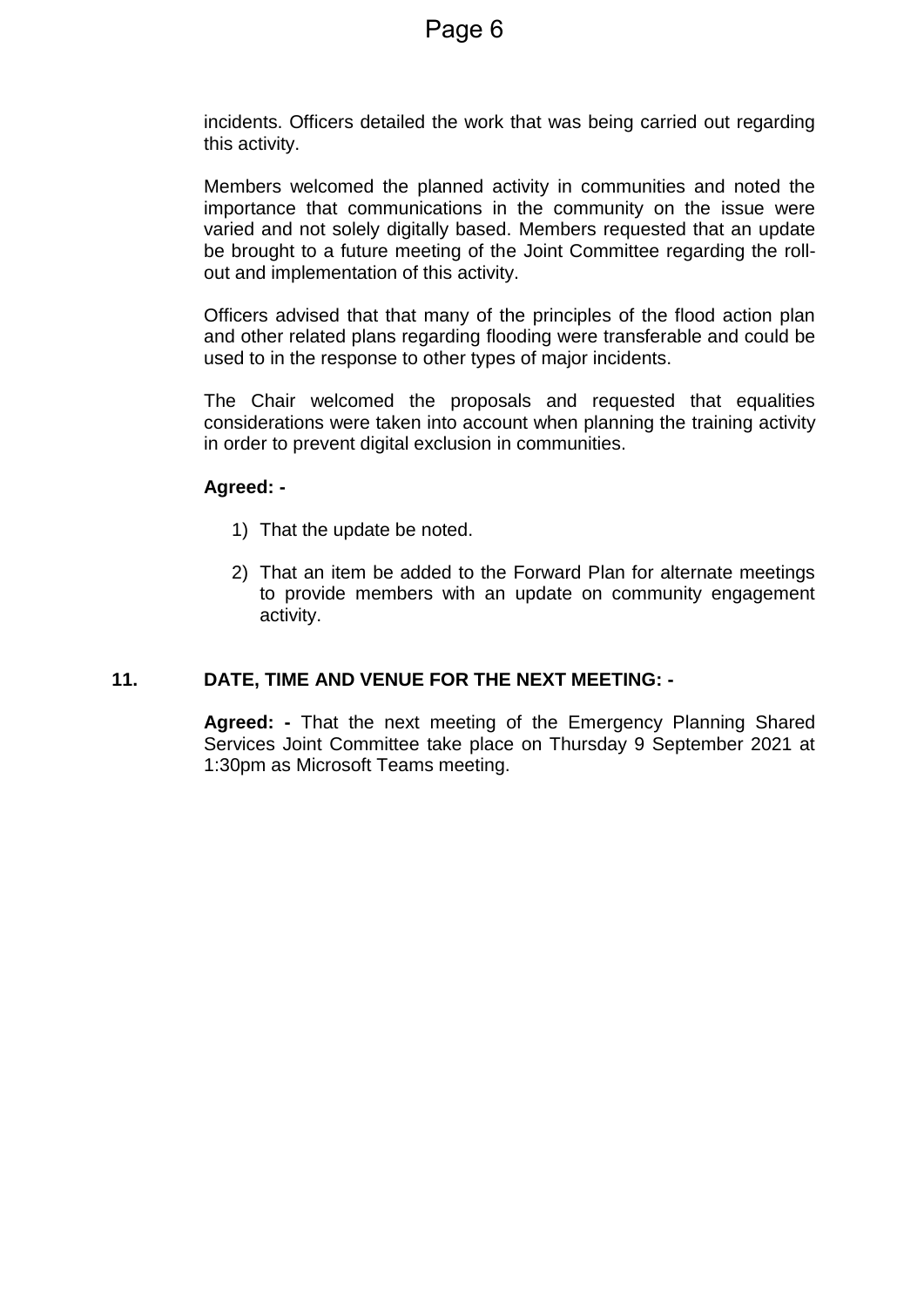| <b>Item</b>                                                                                                                    | <b>Meeting Dates</b>           |                           |                           |              |                         |                           |                           |                        |
|--------------------------------------------------------------------------------------------------------------------------------|--------------------------------|---------------------------|---------------------------|--------------|-------------------------|---------------------------|---------------------------|------------------------|
|                                                                                                                                | 29/07/21                       | 09/09/21                  | 02/12/21                  | 17/03/22     | <b>TBC June</b><br>2022 | <b>TBC Sept</b><br>2022   | <b>TBC Dec</b><br>2022    | <b>TBC Mar</b><br>2022 |
| <b>Budget outturn position</b>                                                                                                 | $\mathsf X$                    |                           |                           |              | $\mathbf x$             |                           |                           |                        |
| In year budget position                                                                                                        | X                              | $\boldsymbol{\mathsf{x}}$ | X                         | X            | X                       | $\boldsymbol{\mathsf{x}}$ |                           |                        |
| Review of Terms of Reference (every 2 yrs as<br>per ToR)                                                                       | $\mathsf X$                    |                           |                           |              |                         |                           |                           |                        |
| Service plan and proposed KPI's (every 3 yrs as<br>per ToR)                                                                    |                                |                           | $\boldsymbol{\mathsf{X}}$ |              |                         |                           |                           |                        |
| Performance Metrics Dashboard (redrafted in<br>line with service plan - quarterly thereafter)                                  |                                |                           |                           | X            | $\mathsf{x}$            | $\mathsf{x}$              | $\mathsf{x}$              | X                      |
| Underspend - planned and projected spend                                                                                       |                                |                           | $\boldsymbol{\mathsf{x}}$ |              |                         |                           |                           |                        |
| Review of operational effectiveness of the<br>service (every 2 years as per ToR)                                               |                                |                           |                           | $\mathsf X$  |                         |                           |                           |                        |
| Annual Performance Report                                                                                                      |                                |                           |                           | $\mathbf{X}$ |                         |                           |                           | $\mathbf X$            |
| General update (inc LRF Priorities)                                                                                            | X                              | X                         | $\mathsf{x}$              | X            | X                       | $\mathsf{x}$              | $\boldsymbol{\mathsf{x}}$ | X                      |
| Incident Management Framework - review and<br>update of plan / framework (inc competencies,<br>training and exercise programme |                                |                           | X                         |              | X                       |                           | X                         |                        |
| <b>Risk and Assurance</b>                                                                                                      | TBC in line with LRF timetable |                           |                           |              |                         |                           |                           |                        |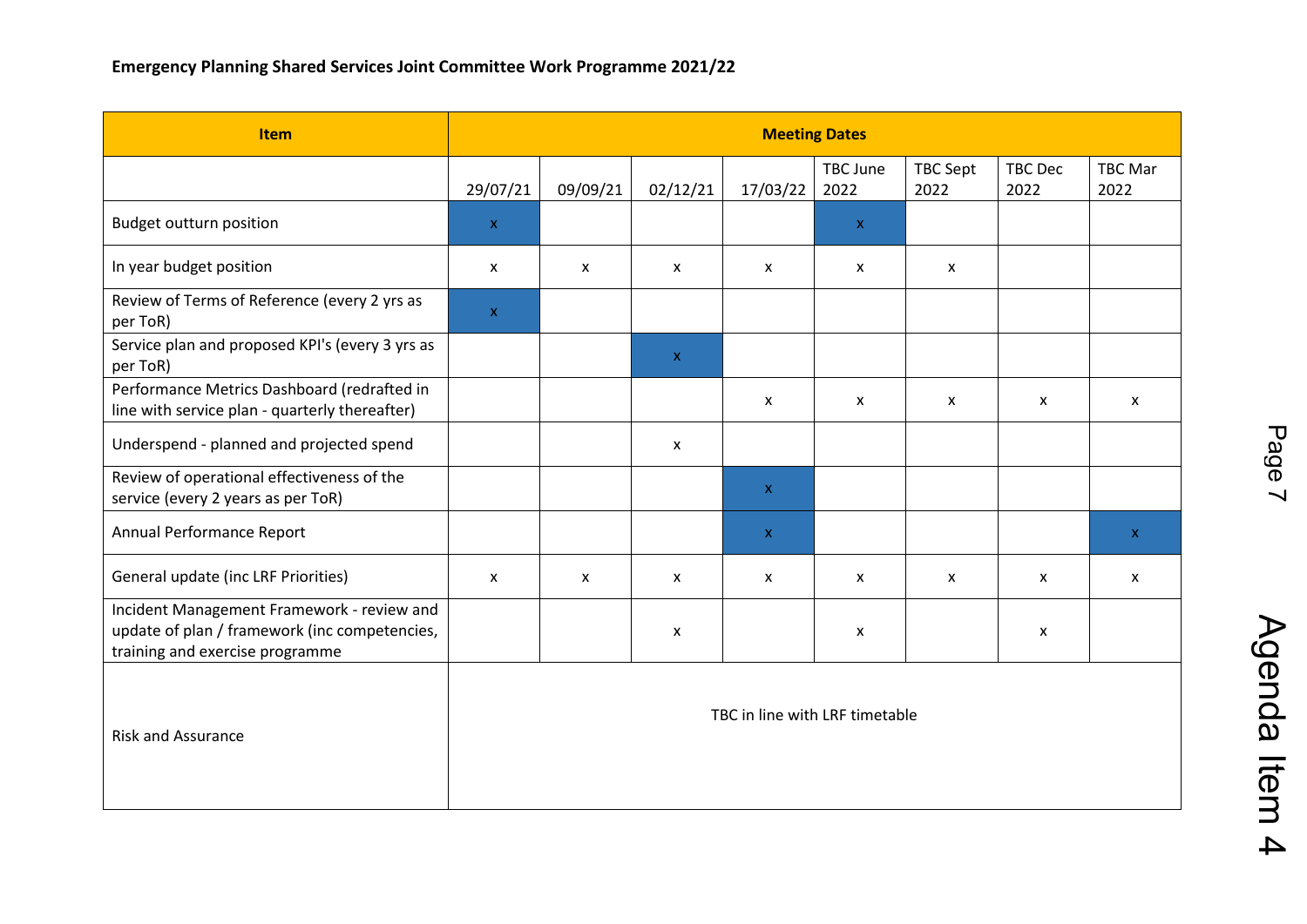| <b>Item</b>                                                                                | <b>Meeting Date</b> |                           |          |          |                           |                  |                           |                        |
|--------------------------------------------------------------------------------------------|---------------------|---------------------------|----------|----------|---------------------------|------------------|---------------------------|------------------------|
|                                                                                            | 29/07/21            | 09/09/21                  | 02/12/21 | 17/03/22 | TBC June<br>2022          | TBC Sept<br>2022 | TBC Dec<br>2022           | <b>TBC Mar</b><br>2022 |
| Emergency Response Volunteers - update                                                     |                     | $\boldsymbol{\mathsf{x}}$ |          | X        |                           | X                |                           | x                      |
| Community Engagement Project - update                                                      | $\mathsf{x}$        |                           | X        |          | X                         |                  | X                         |                        |
| <b>Elected Member Engagement</b>                                                           |                     |                           | x        |          | $\boldsymbol{\mathsf{x}}$ |                  | $\boldsymbol{\mathsf{x}}$ |                        |
| Horizon Scanning - national initiatives or<br>external influences - lessons and assurance. | See below for items |                           |          |          |                           |                  |                           |                        |
| (a) Kerslake Report (Manchester Bombing)                                                   |                     |                           |          |          |                           |                  |                           |                        |
| (b) Grenfell Enquiry - outcomes                                                            |                     |                           |          |          |                           |                  |                           |                        |
| (c) Protect Duty - impact and implications                                                 |                     |                           |          |          |                           |                  |                           |                        |
| (d) National Resilience Standards - Compliance<br>' assurance                              |                     |                           |          |          |                           |                  |                           |                        |
|                                                                                            |                     |                           |          |          |                           |                  |                           |                        |

\*Required as per ToR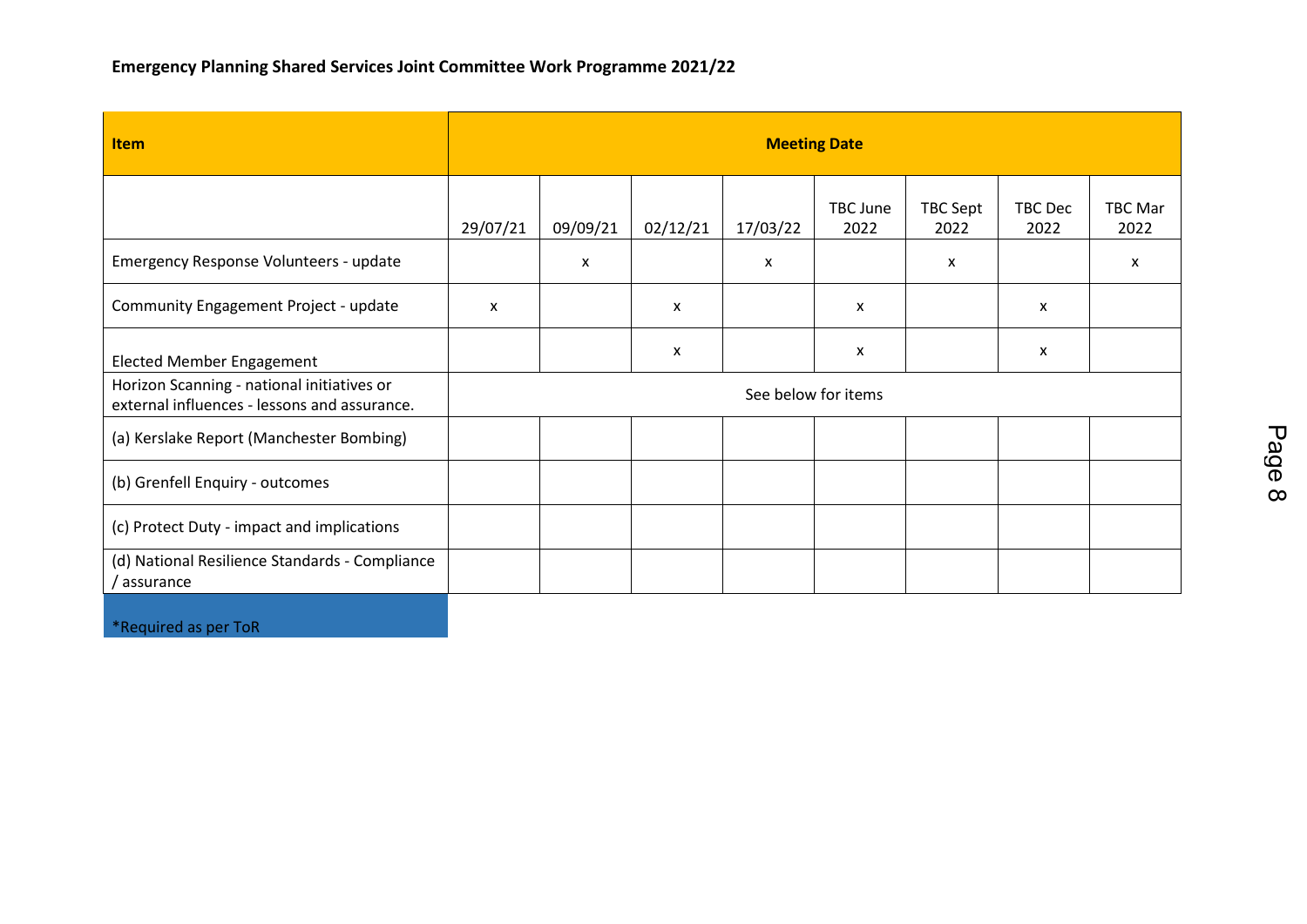# Page 9 Agenda Item 6

# **Emergency Planning Shared Service Rotherham and Sheffield Joint Committee**

# 30 September 2021

# **2021/22 – In year budget position**

| $\mathbf{1}$   | Purpose of paper:                                                                                                                                                                                       |         |     |  |  |  |  |  |
|----------------|---------------------------------------------------------------------------------------------------------------------------------------------------------------------------------------------------------|---------|-----|--|--|--|--|--|
|                | In line with the Joint Committee Terms of Reference, to provide members with an in-year budget<br>position for the Emergency Planning Shared Service. Attached at Appendix A is a summary<br>breakdown. |         |     |  |  |  |  |  |
| $\overline{2}$ | <b>Key Points to note:</b>                                                                                                                                                                              |         |     |  |  |  |  |  |
| 2.1            | The overall funding continues to be based on population size (pro rata) and comprises of<br>contributions as follows for 2021/22:                                                                       |         |     |  |  |  |  |  |
|                |                                                                                                                                                                                                         | £       | %   |  |  |  |  |  |
|                | Sheffield SCC                                                                                                                                                                                           | 226,000 | 67  |  |  |  |  |  |
|                | Rotherham MBC                                                                                                                                                                                           | 109,601 | 33  |  |  |  |  |  |
|                |                                                                                                                                                                                                         | 335,601 | 100 |  |  |  |  |  |
|                | This represents no change to the funding composition for the previous financial year 2020/21.                                                                                                           |         |     |  |  |  |  |  |
| 2.2            | Salient points to note in terms of the in-year budget forecast spending are:                                                                                                                            |         |     |  |  |  |  |  |
|                | Team training needs analysis to be undertaken in line with revisions to service plan -                                                                                                                  |         |     |  |  |  |  |  |
|                | therefore showing a balanced budget to this nominal until the outcome of this is known                                                                                                                  |         |     |  |  |  |  |  |
|                | Security clearance and vetting costs for all strategic commander (Borough Emergency<br>$\bullet$                                                                                                        |         |     |  |  |  |  |  |
|                | Coordinator and Duty Chief Officer) was previously agreed to be funded via the                                                                                                                          |         |     |  |  |  |  |  |
|                | underspends. This is currently being absorbed within the revenue budget                                                                                                                                 |         |     |  |  |  |  |  |
|                | Other nominals have been reduced owing for extended work from home and online<br>$\bullet$                                                                                                              |         |     |  |  |  |  |  |
|                | conference attendance (therefore lower or zero associated costs)                                                                                                                                        |         |     |  |  |  |  |  |
|                | One temporary FTE post (one year temporary contract) was previously agreed to be funded<br>$\bullet$                                                                                                    |         |     |  |  |  |  |  |
|                | from underspend monies, some or all of this cost will be "drawn down" and offset current                                                                                                                |         |     |  |  |  |  |  |
|                | forecast underspend                                                                                                                                                                                     |         |     |  |  |  |  |  |
| $\mathbf{3}$   | <b>Recommendations:</b>                                                                                                                                                                                 |         |     |  |  |  |  |  |
|                |                                                                                                                                                                                                         |         |     |  |  |  |  |  |
| 3.1            | The content of the report be noted.                                                                                                                                                                     |         |     |  |  |  |  |  |
|                |                                                                                                                                                                                                         |         |     |  |  |  |  |  |